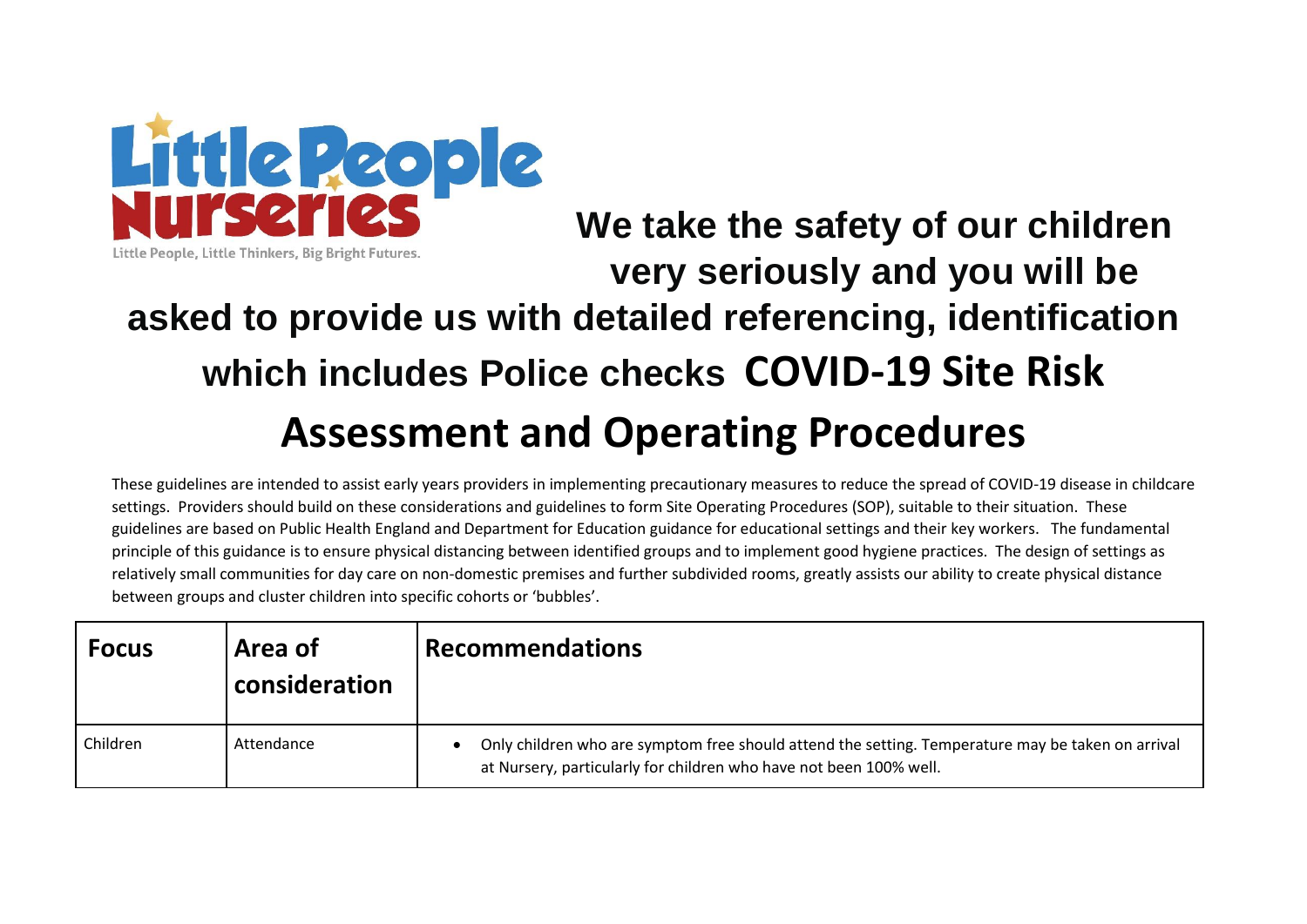|                                  | Children who have been symptomatic will be able to attend the setting following production of a<br>negative test (clearly stating their name and date), or will need to complete the required isolation<br>period of 7 days.<br>If a child has a symptomatic sibling or family member, who lives in the same household, the 14 day<br>exclusion period rule applies, unless a negative test is produced.<br>If child becomes symptomatic within setting the parents will be contacted and asked to collect their<br>child (and siblings if relevant).<br>Children and staff will wash their hands on arrival at the setting.<br>Attendance levels will be carefully monitored and changes made to split groups/bubbles as needed                                                                                                                           |
|----------------------------------|------------------------------------------------------------------------------------------------------------------------------------------------------------------------------------------------------------------------------------------------------------------------------------------------------------------------------------------------------------------------------------------------------------------------------------------------------------------------------------------------------------------------------------------------------------------------------------------------------------------------------------------------------------------------------------------------------------------------------------------------------------------------------------------------------------------------------------------------------------|
| Physical distancing/<br>grouping | Children are usually organised into small groups or rooms within early years settings. Wherever<br>possible these small groups/ Rooms (bubbles) should not mix during the day.<br>Manager will consider the impact of moving children into new rooms on their return will be<br>considered as the usual method of extended visits will not be possible.<br>Care routines including provision of meals, nappy changing and toileting should be within the space<br>allocated to each Room (bubble) wherever possible.<br>At Little People the children and staff in each Room/bubble should wherever possible -<br>Use their own designated bathroom for toileting and handwashing<br>$\circ$<br>Use their own designated outdoor play space<br>$\circ$<br>Sleep/rest within their own room, or allocated pram, distanced as much as is feasible<br>$\circ$ |
|                                  | The communal areas, such as library and sensory rooms will be allocated for use by designated<br>$\circ$<br>Rooms (bubbles)                                                                                                                                                                                                                                                                                                                                                                                                                                                                                                                                                                                                                                                                                                                                |
| Wellbeing and education          | Children should be supported in age appropriate ways to understand the steps they can take to keep<br>themselves safe including regular hand washing and sneezing into a tissue, handwashing facilities are<br>en-suite and should be used rather than alcohol based gel.                                                                                                                                                                                                                                                                                                                                                                                                                                                                                                                                                                                  |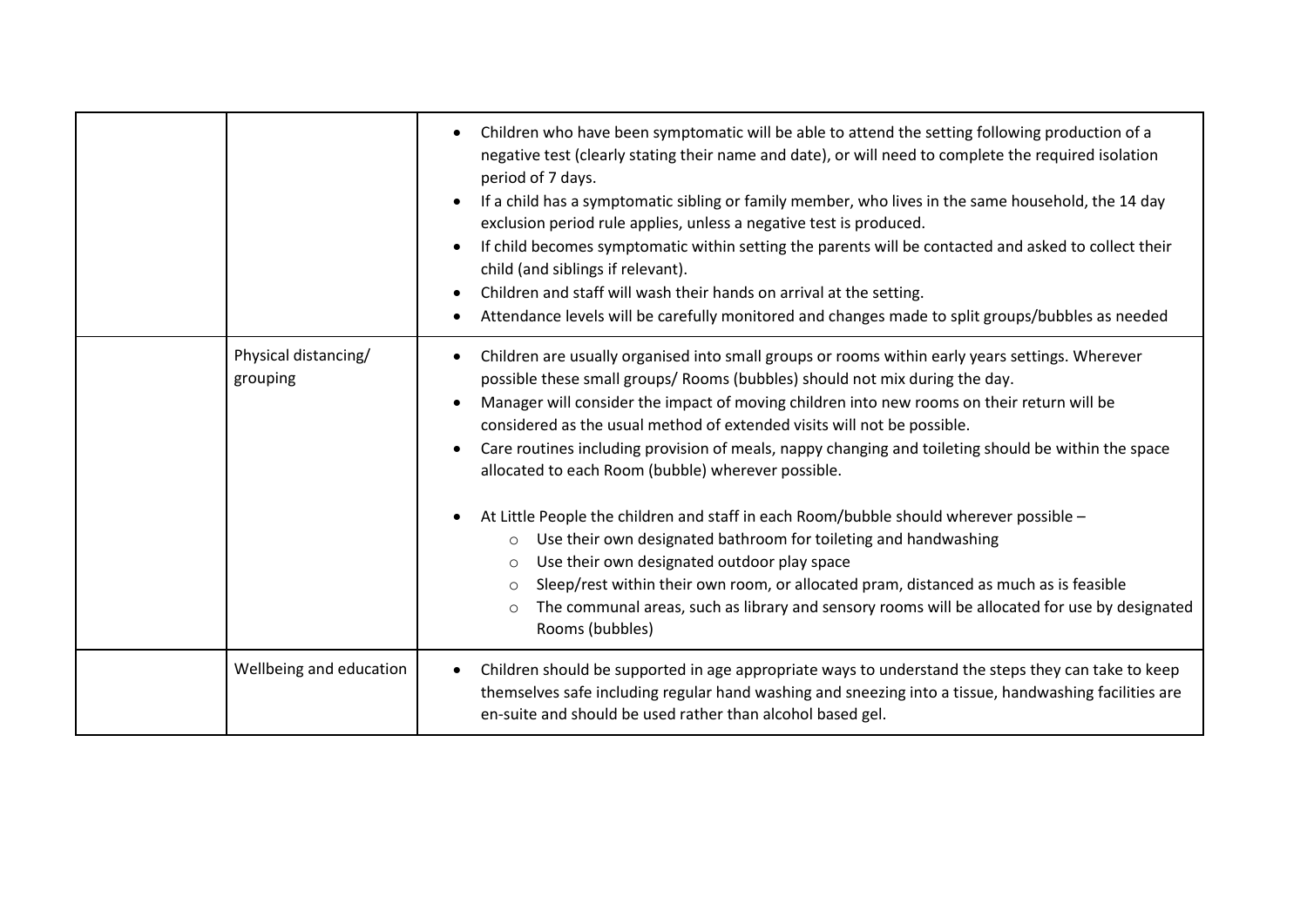|           |                                  | Children should be supported to understand the changes and challenges they may be encountering as<br>a result of Covid-19 and staff need to ensure they are aware of children's attachments and their need<br>for emotional support at this time                                                                                                                                                                                                                                                                                                                                                                                                                                                                                                                                                                                                                                                                                                                                                                                                                                                                                                                                                                                                                                                                                                                                                                                                                                                                    |
|-----------|----------------------------------|---------------------------------------------------------------------------------------------------------------------------------------------------------------------------------------------------------------------------------------------------------------------------------------------------------------------------------------------------------------------------------------------------------------------------------------------------------------------------------------------------------------------------------------------------------------------------------------------------------------------------------------------------------------------------------------------------------------------------------------------------------------------------------------------------------------------------------------------------------------------------------------------------------------------------------------------------------------------------------------------------------------------------------------------------------------------------------------------------------------------------------------------------------------------------------------------------------------------------------------------------------------------------------------------------------------------------------------------------------------------------------------------------------------------------------------------------------------------------------------------------------------------|
| Workforce | Attendance                       | Staff should only attend the nursery if they are symptom free.<br>$\bullet$<br>Staff who display symptoms, or have family member in the same household who has symptoms, will<br>be asked to assess a test before returning to work.<br>Consideration should be given to limiting the number of staff in the nursery at any one time to only<br>$\bullet$<br>those required to care for the expected occupancy levels on any given day.                                                                                                                                                                                                                                                                                                                                                                                                                                                                                                                                                                                                                                                                                                                                                                                                                                                                                                                                                                                                                                                                             |
|           | Physical distancing/<br>grouping | Wherever possible staff should remain within their allocated room ('bubble') with the group of<br>children who they are allocated to and not come into contact with other groups.<br>Emergency revisions to the EYFS have been implemented which provides some flexibility on ratios and<br>qualifications to make this feasible.<br>Social distancing must be maintained during breaks. This may be achieved through a range of<br>$\bullet$<br>strategies including the staggering of breaks and subdivision of spaces allocated to team breaks where<br>possible, or taking some fresh air at break time, or in their vehicle if appropriate.<br>Staff members should avoid physical contact with each other including handshakes, hugs etc.<br>Where possible, meetings and training sessions, across the group and with our training providers,<br>should be conducted through virtual conferencing, telephone and online.<br>In-house training sessions and meetings with a small group, where social distancing is possible, may<br>$\bullet$<br>happen. Where possible staff should remain in their own room ("bubble") for this<br>Staff should consider the storage of their items from home, and bring as little as possible into work,<br>$\bullet$<br>using designated areas, lockers or cleaning items where appropriate.<br>Smokers must avoid huddling and gathering.<br>$\bullet$<br>Moving to rooms for breaks etc via outdoor exits rather than through playrooms if this is not your<br>bubble. |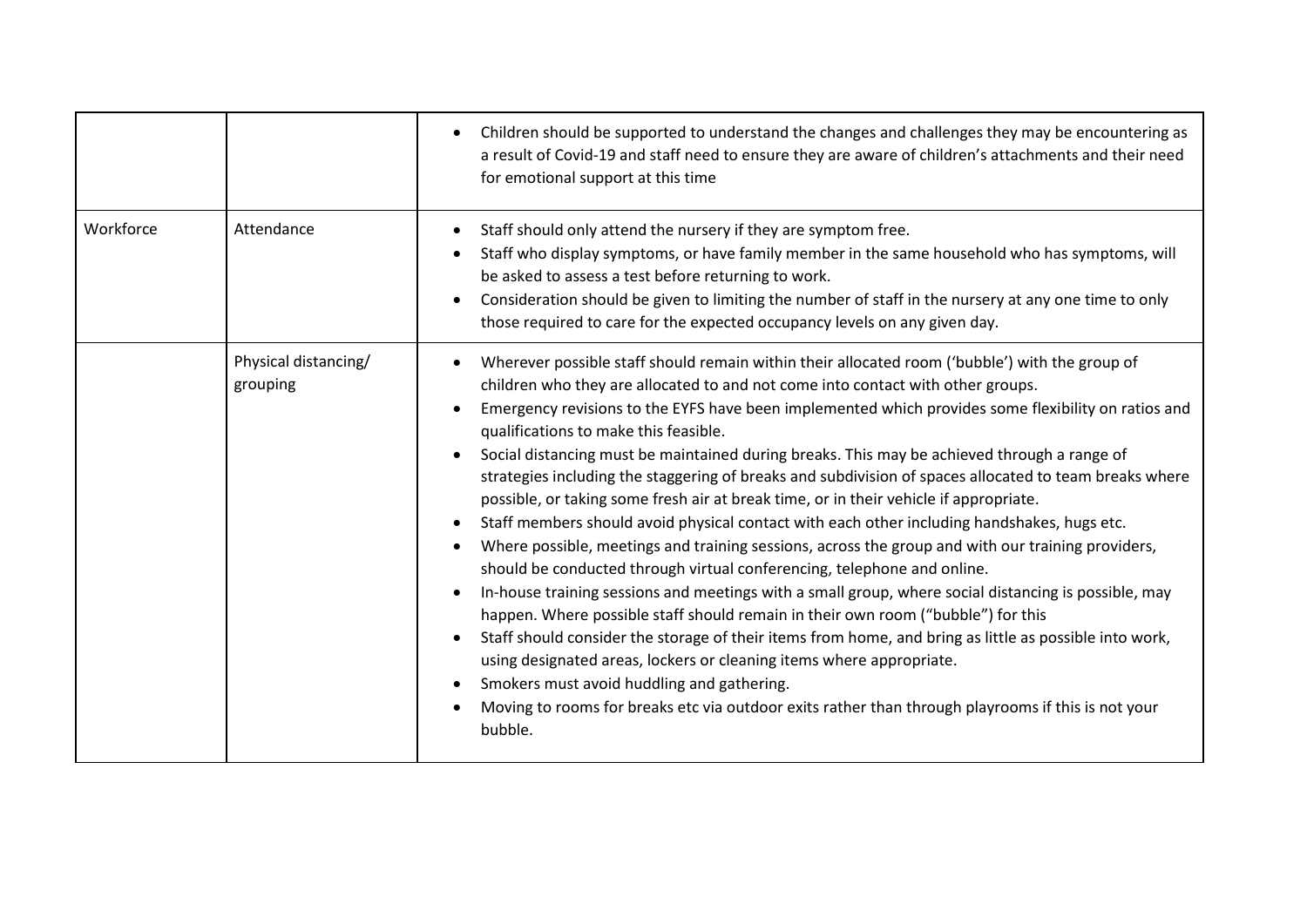|         | Training            | All staff members must receive appropriate instruction and training in infection control and the<br>$\bullet$<br>standard operating procedure and risk assessments within which they will be operating<br>Staff are requested to complete the following training on our online platforms:<br>$\bullet$<br>Paediatric First Aid Refresher or Basic First Aid if you have not completed First Aid before. Unless you<br>$\circ$<br>have attended a first aid course within the past year.<br>Food Safety and Hygiene - Level 2<br>$\circ$<br>Illness and Infection Control (Noodle Now) OR Infection Prevention and Control in an Early Years<br>$\circ$<br>Setting (Educare)<br>Children's Mental Health (Childcare staff only, optional for other team members)<br>$\circ$<br>Food Premises Cleaning (Kitchen staff only, optional for other team members)<br>$\circ$<br>PLEASE NOTE We have booked a formal First Aid course for 4 <sup>th</sup> July, and 5 <sup>th</sup> September however we are unsure<br>as to the impact on group training so if your first aid is due for renewal within 12 months please complete the<br>refresher. |
|---------|---------------------|----------------------------------------------------------------------------------------------------------------------------------------------------------------------------------------------------------------------------------------------------------------------------------------------------------------------------------------------------------------------------------------------------------------------------------------------------------------------------------------------------------------------------------------------------------------------------------------------------------------------------------------------------------------------------------------------------------------------------------------------------------------------------------------------------------------------------------------------------------------------------------------------------------------------------------------------------------------------------------------------------------------------------------------------------------------------------------------------------------------------------------------------|
| Parents | Physical distancing | Only parents who are symptom free and or have completed the required isolation periods will be able<br>$\bullet$<br>to drop off or collect their child<br>Aim to limit drop off and pick up to 1 parent per family and stagger the timings where possible<br>Arrange drop off and pick up at the nursery entrance to avoid parents entering the nursery<br>$\bullet$<br>unnecessarily<br>When parents are waiting to drop off or collect their child, physical distancing should be maintained in<br>$\bullet$<br>a safe area. Parent should follow the 2 metre distancing guidance where possible.<br>Consider allowing parents to enter the nursery for the purpose of settling in sessions if not doing so<br>$\bullet$<br>would cause a child distress (To be discussed on a one-to-one basis with the manager by telephone).<br>The provider should consider measures to minimise contact between the parent and other children<br>and staff members. Parents temperature will be taken.                                                                                                                                                |
|         | Communications      | Parents should receive clear communication regarding the role they play in the safe operating<br>procedure and all measures being taken to ensure the safety of their children and themselves                                                                                                                                                                                                                                                                                                                                                                                                                                                                                                                                                                                                                                                                                                                                                                                                                                                                                                                                                |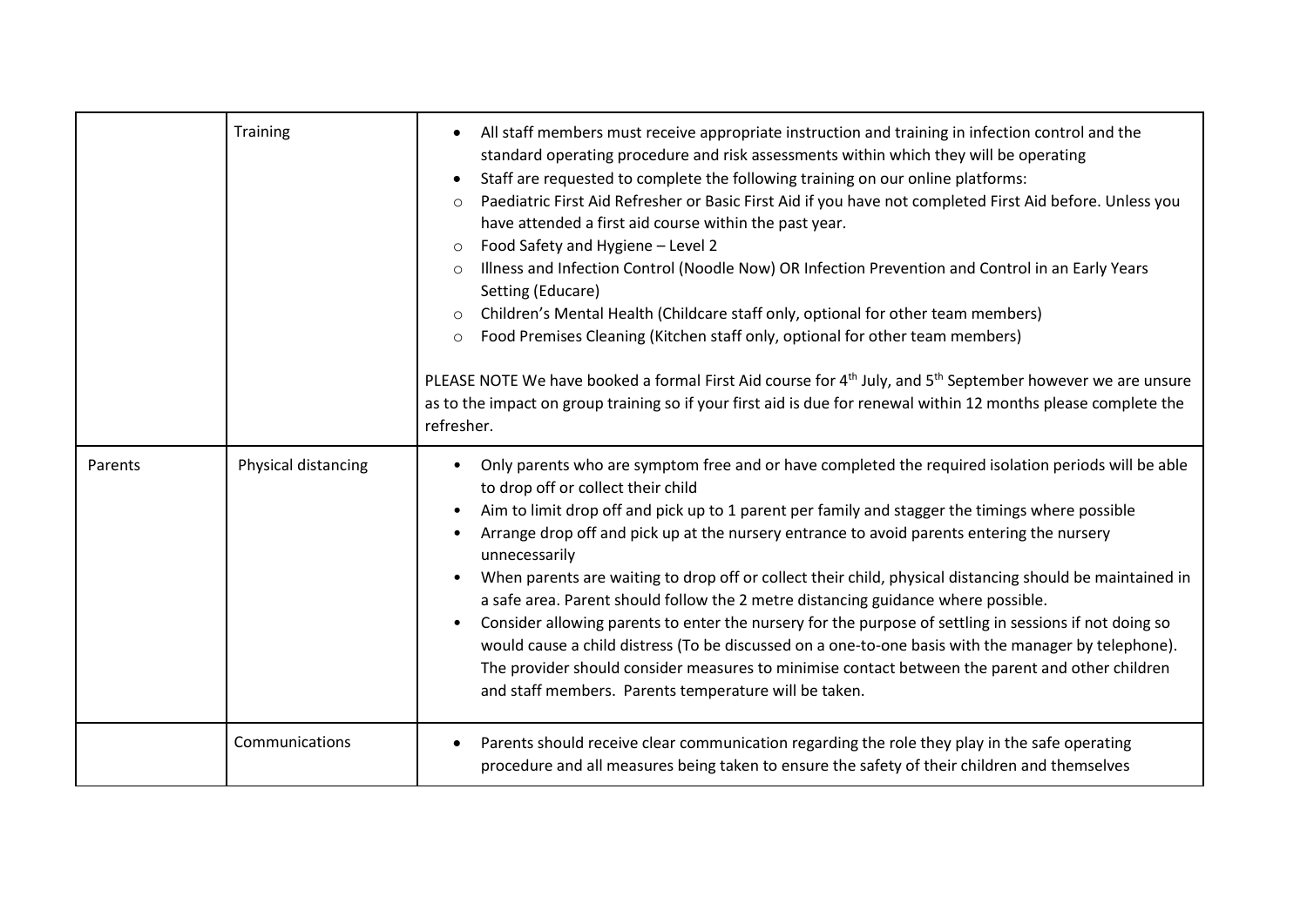|                 |                                              | When dropping off and collecting a child following social distancing measures, we appreciate that<br>communication can be shorter than ideal. Each of our Rooms have a designated phone line and<br>parents are encouraged to contact their child's key person throughout the day to discuss any needs<br>that can't be addressed at drop off or collection.<br>Parents must wear masks for collection and drop off.                                                                                                                                                                                                                                                                                                                                                                                                                                                                                                                                                                                                                                                                                                                                                      |
|-----------------|----------------------------------------------|---------------------------------------------------------------------------------------------------------------------------------------------------------------------------------------------------------------------------------------------------------------------------------------------------------------------------------------------------------------------------------------------------------------------------------------------------------------------------------------------------------------------------------------------------------------------------------------------------------------------------------------------------------------------------------------------------------------------------------------------------------------------------------------------------------------------------------------------------------------------------------------------------------------------------------------------------------------------------------------------------------------------------------------------------------------------------------------------------------------------------------------------------------------------------|
| <b>Visitors</b> | <b>Visits</b>                                | Attendance to the setting should be restricted to children and staff as far as practically possible.<br>٠<br>Visitors should not be permitted to the nursery unless essential (e.g. essential building maintenance/<br>Training providers). Where essential visits are required these should be made outside of the usual<br>nursery operational hours where possible.<br>Customers wishing to view the setting will be first offered a virtual tour, and a face-to-face virtual<br>meeting with a team member over Zoom, to allow for questions and discussion, including planning a<br>visit to the Nursery.<br>For settling in and visits new customers will be asked to socially distance from other staff and children,<br>until their child feels comfortable with a doorstep drop off.                                                                                                                                                                                                                                                                                                                                                                             |
| Travel          | Travel associated with<br>setting operations | Wherever possible staff and parents should travel to the nursery alone, using their own transport.<br>Staff who choose to car share must both wear masks with the passenger in the rear seat.<br>Staff should wear masks or sit behind in rear when transport is arranged by the company.<br>Staff can request a face covering which will be provided by the company should they wish.<br>$\bullet$<br>If public transport is necessary, current guidance on the use of public transport must be followed<br>$\bullet$<br>Parents should be encouraged to ensure they do not leave travel accessories including buggies, car<br>$\bullet$<br>seats, scooters in the setting premises, but rather in external buggy areas if necessary. All our settings<br>have an external buggy park to facilitate this<br>Outings from the setting into the local community should be restricted unless the setting has no or<br>very limited outside space, in which case outings to open spaces/nature walks which do not include<br>mixing with members of the general public could be considered.<br>Trips to playgrounds shopping centres and care homes are currently cancelled. |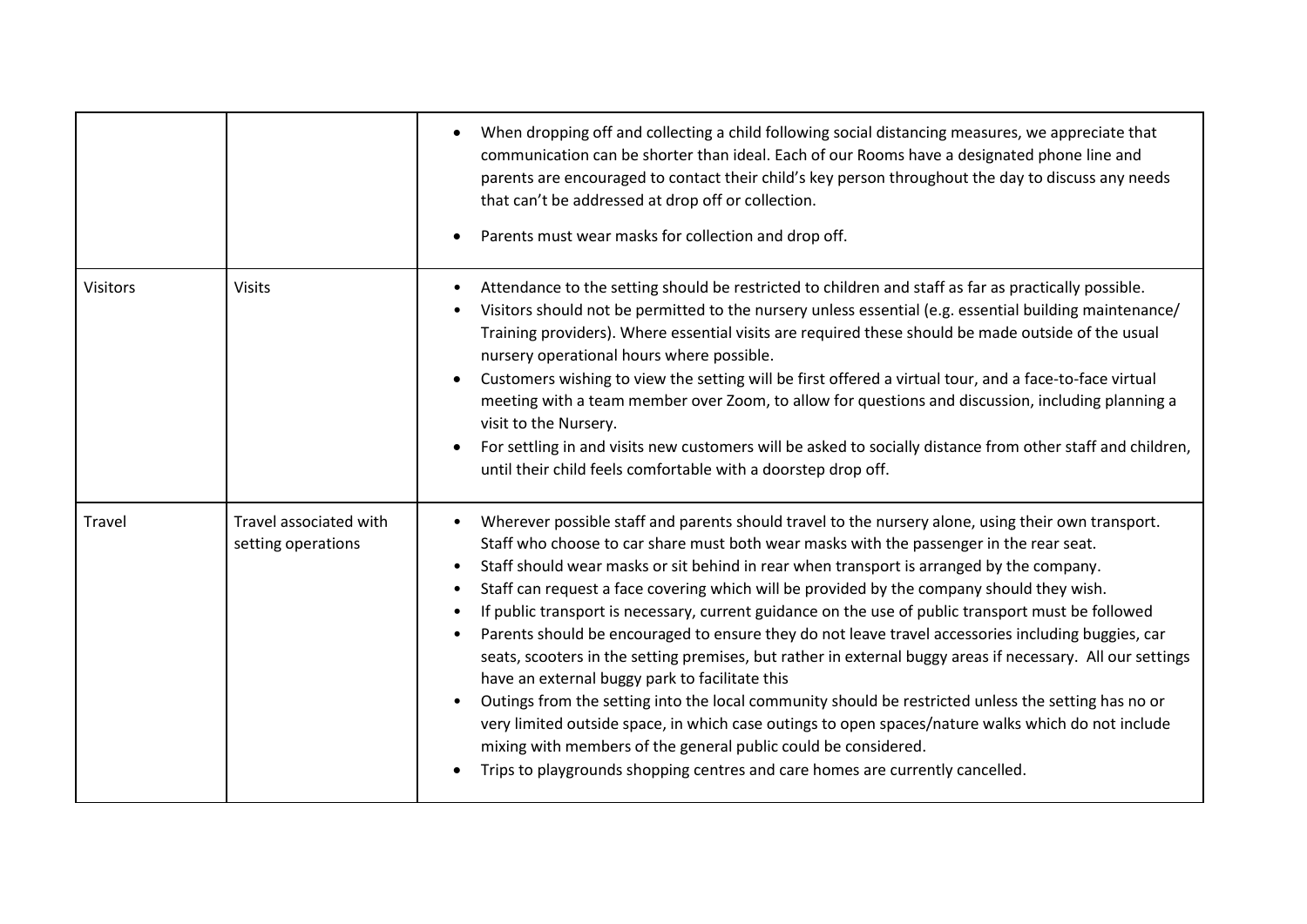| Hygiene and<br>Health & Safety | Hand Washing    | All children and staff must wash their hands upon arrival at the nursery in their own Rooms ("Bubble")<br>٠<br>Children and staff members should be encouraged to wash their hands frequently<br>$\bullet$                                                                                                                                                                                                                                                                                                                                                                                                                                                                                                                                      |
|--------------------------------|-----------------|-------------------------------------------------------------------------------------------------------------------------------------------------------------------------------------------------------------------------------------------------------------------------------------------------------------------------------------------------------------------------------------------------------------------------------------------------------------------------------------------------------------------------------------------------------------------------------------------------------------------------------------------------------------------------------------------------------------------------------------------------|
|                                | Cleaning        | An enhanced cleaning schedule must be implemented that includes furniture, surfaces and children's<br>$\bullet$<br>toys and equipment<br>Each Room ("Bubble") is responsible for the cleaning of their own equipment, handwashing and<br>bathroom areas, including outdoor equipment.<br>Communal areas, fridges, telephones, entry touch points, door handles will be cleaned and sanitised<br>regularly co-ordinated by the deputy/manager.<br>Cleaning of the staff area will be designated and supervised by the manager                                                                                                                                                                                                                    |
|                                | Waste disposal  | All waste must be disposed of in a hygienic and safe manner<br>Tissues must be immediately disposed of                                                                                                                                                                                                                                                                                                                                                                                                                                                                                                                                                                                                                                          |
|                                | Laundry         | All items within the setting requiring laundering must be washed in line with usual laundry guidelines,<br>$\bullet$<br>by the designated laundry person.<br>Items such as towels, flannels and bedding must not be shared by children<br>All our children are allocated individual items bedding and use individual flannnels.<br>Dirty laundry should placed at the entrance/outside the room door for easy collection by the laundry<br>person<br>To give staff more flexibility with uniform both Summer and Winter uniform is acceptable, staff are<br>asked to wear clean clothes daily, or an alternative smart non uniform if this is problematic.<br>Staff should consider changing into work uniform on arrival at work.<br>$\bullet$ |
|                                | Risk assessment | All activity should be risk assessed and due consideration given to any adaptations to usual practice. It<br>$\bullet$<br>is expected that would include, but not be limited, to the suspension of learning experiences involving                                                                                                                                                                                                                                                                                                                                                                                                                                                                                                               |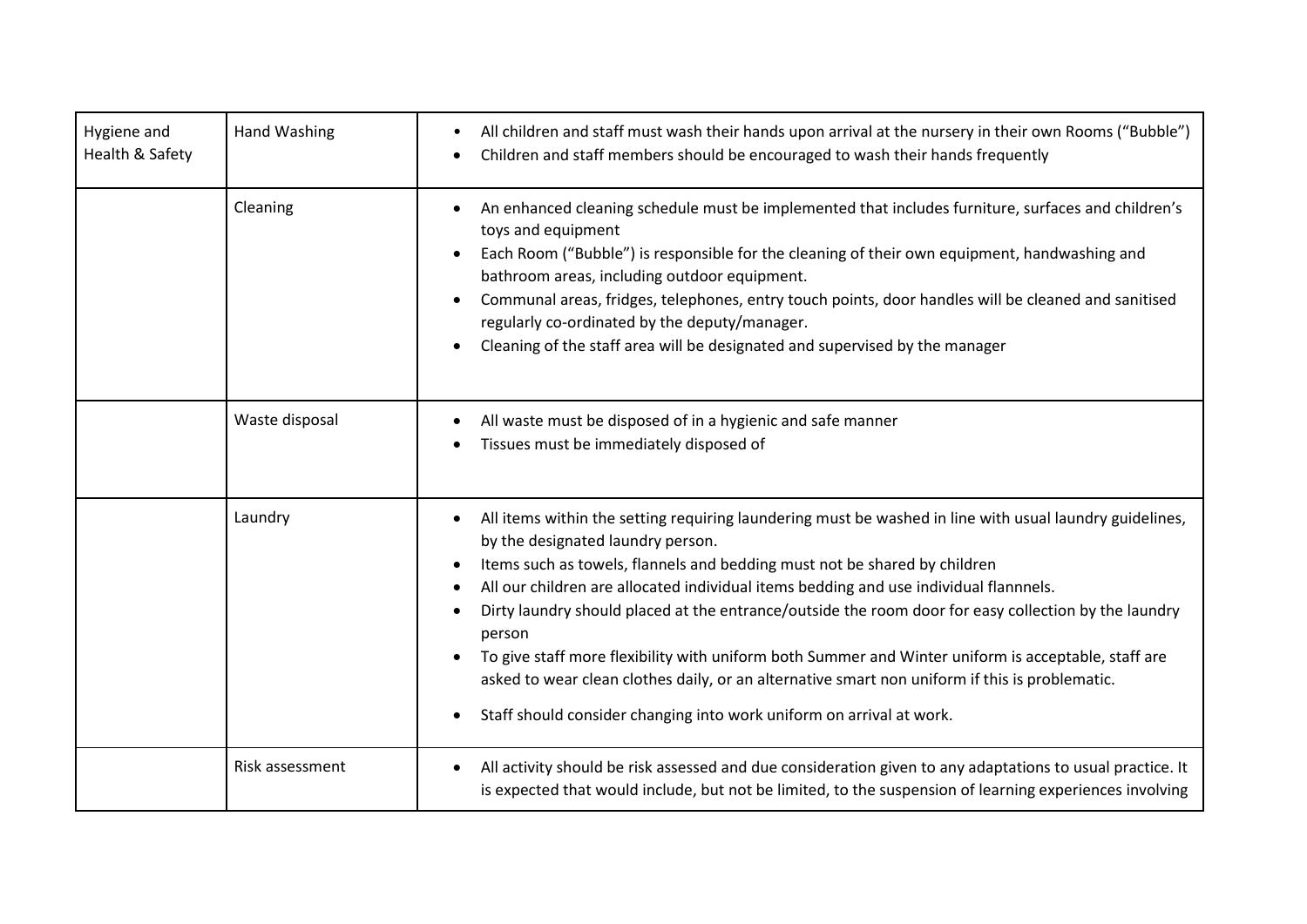|                 |                             | materials which are not easily washable such as malleable materials and the suspension of the sharing<br>of food and utensils                                                                                                                                                                                                                                                                                                                                                                                                                                                                 |
|-----------------|-----------------------------|-----------------------------------------------------------------------------------------------------------------------------------------------------------------------------------------------------------------------------------------------------------------------------------------------------------------------------------------------------------------------------------------------------------------------------------------------------------------------------------------------------------------------------------------------------------------------------------------------|
|                 | <b>Meals and Catering</b>   | Each kitchen is its own Room ("Bubble")<br>$\bullet$<br>Only one person is permitted in the kitchen at any time<br>Where possible food should be left at the entrance to the kitchen for collection<br>Food hygiene methods should be followed stringently by any kitchen user<br>$\bullet$<br>Self service for the children's meals will be temporarily suspended<br>$\bullet$                                                                                                                                                                                                               |
|                 | PPE                         | Government guidance is that PPE is not required for general use in early years settings to protect<br>$\bullet$<br>against COVID-19 transmission. PPE should continue to be worn as normal for nappy changing and the<br>administration of first aid, and serving of food.                                                                                                                                                                                                                                                                                                                    |
| Premises        | <b>Building</b>             | Keep windows open where possible to ensure ventilation<br>$\bullet$<br>The entry for each Nursery should be considered to allow for distanced waiting should there be several<br>$\bullet$<br>families waiting to drop off or collect                                                                                                                                                                                                                                                                                                                                                         |
|                 | Resources                   | Children should not be permitted to bring items from home into the setting unless absolutely essential<br>$\bullet$<br>for their wellbeing. Where this is the case items should be appropriately cleaned upon arrival, if<br>possible, or stored appropriately when not in use.<br>All resources required for play and learning experiences of children should be regularly washed and/or<br>sterilised<br>Equipment used by staff such as stationary i.e pens should be allocated to individual staff. Tablets,<br>cameras etc should be kept to each Room ("bubble") and cleaned regularly. |
| <b>Supplies</b> | Procurement &<br>monitoring | The setting should ensure an adequate supply of essential supplies and contingency plans are in place<br>$\bullet$<br>to minimise the impact of any shortages of supplies. The setting will not be able to operate without<br>essential supplies required for ensuring infection control.                                                                                                                                                                                                                                                                                                     |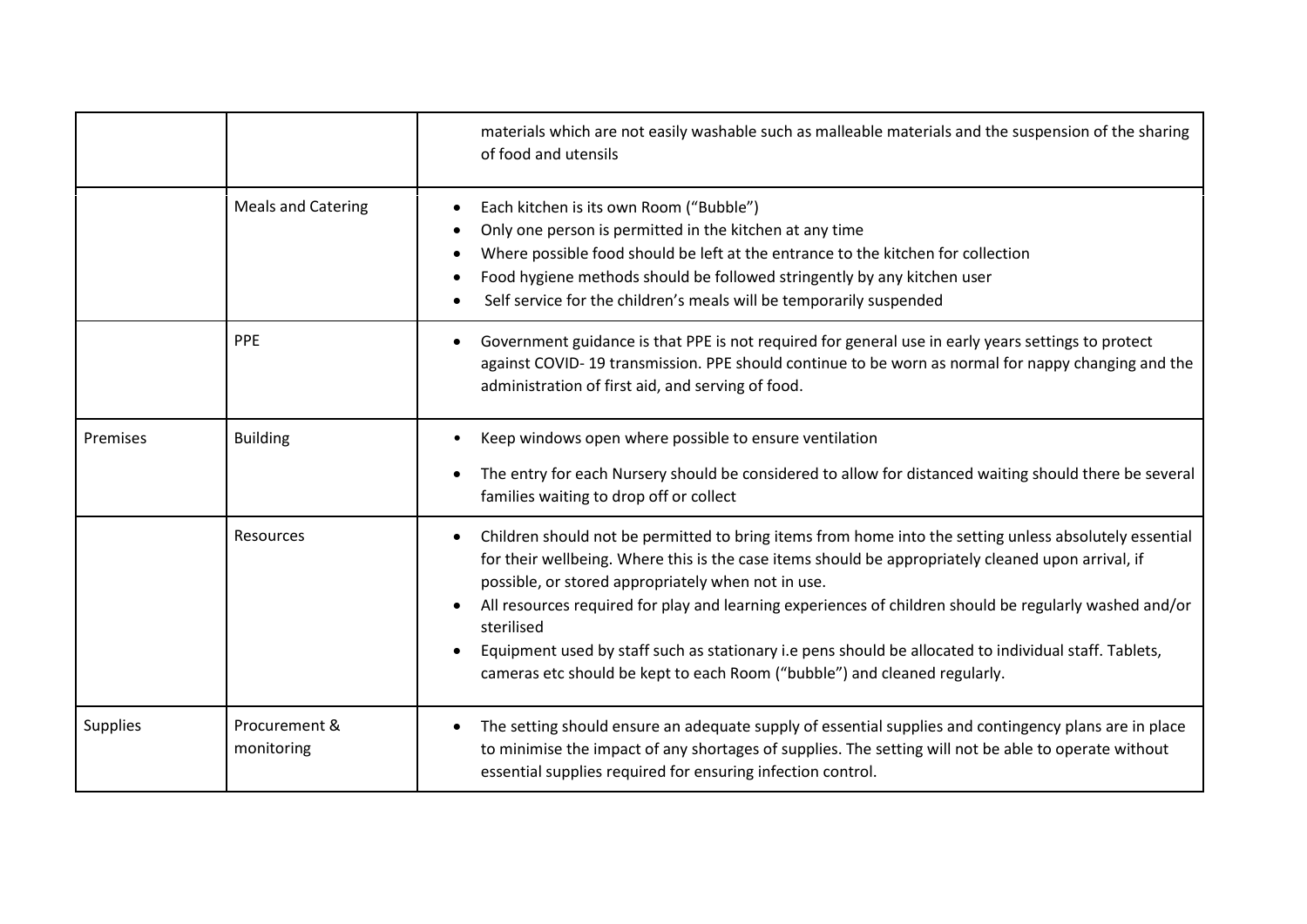|                                   | A monitoring system for the usage of PPE is essential to ensure that a supply of stock is available to all<br>who require it as and when required to meet the operational needs of the setting. When stocks are<br>low, other options may be considered, such as the use of washable tabards. These items will be<br>washed at a high temperature and separate to any other nursery washing.<br>In the case the supply of food is interrupted, procedures must be implemented to ensure the<br>$\bullet$<br>appropriate food alternatives are sourced and normal food safety and hygiene processes are followed.<br>Menu's may be flexible adjusted to match supply keeping the children's nutritional requirements at<br>the forefront of decisions.                                                                                                                                                                                                                                                                                                                                                                                                                                                                                                                 |
|-----------------------------------|-----------------------------------------------------------------------------------------------------------------------------------------------------------------------------------------------------------------------------------------------------------------------------------------------------------------------------------------------------------------------------------------------------------------------------------------------------------------------------------------------------------------------------------------------------------------------------------------------------------------------------------------------------------------------------------------------------------------------------------------------------------------------------------------------------------------------------------------------------------------------------------------------------------------------------------------------------------------------------------------------------------------------------------------------------------------------------------------------------------------------------------------------------------------------------------------------------------------------------------------------------------------------|
| Responding to a<br>suspected case | In the event of a child developing suspected coronavirus symptoms whilst attending the setting, they<br>$\bullet$<br>should be collected as soon as possible and isolate at home in line with the NHS guidance<br>Whilst waiting for the child to be collected they should be isolated from others in a previously<br>$\bullet$<br>identified room or area. If possible, a window should be opened for ventilation<br>Each Nursery will designate an appropriate waiting area and ensure that the child's parents know they<br>$\bullet$<br>are being isolated.<br>The staff member responsible for the child during this time should be a staff member from their<br>'bubble' and the staff member should wear PPE in the form of apron and gloves whilst waiting for the<br>child to be collected. Following collection, the staff member should then clean the area used<br>thoroughly, then remove PPE and handwash before returning to their Room ("bubble")<br>In the event of a staff member developing suspected coronavirus symptoms whilst working at the<br>$\bullet$<br>nursery, they should return home immediately and isolate at home in line with the NHS guidance and<br>apply for a test as soon as possible.<br>DFE Helpline Number; 0800 046 8687 |

This document forms a risk assessment of our COVID-19 Secure procedures.

Created 7.05.20 By Early Years COVID-19 Taskforce